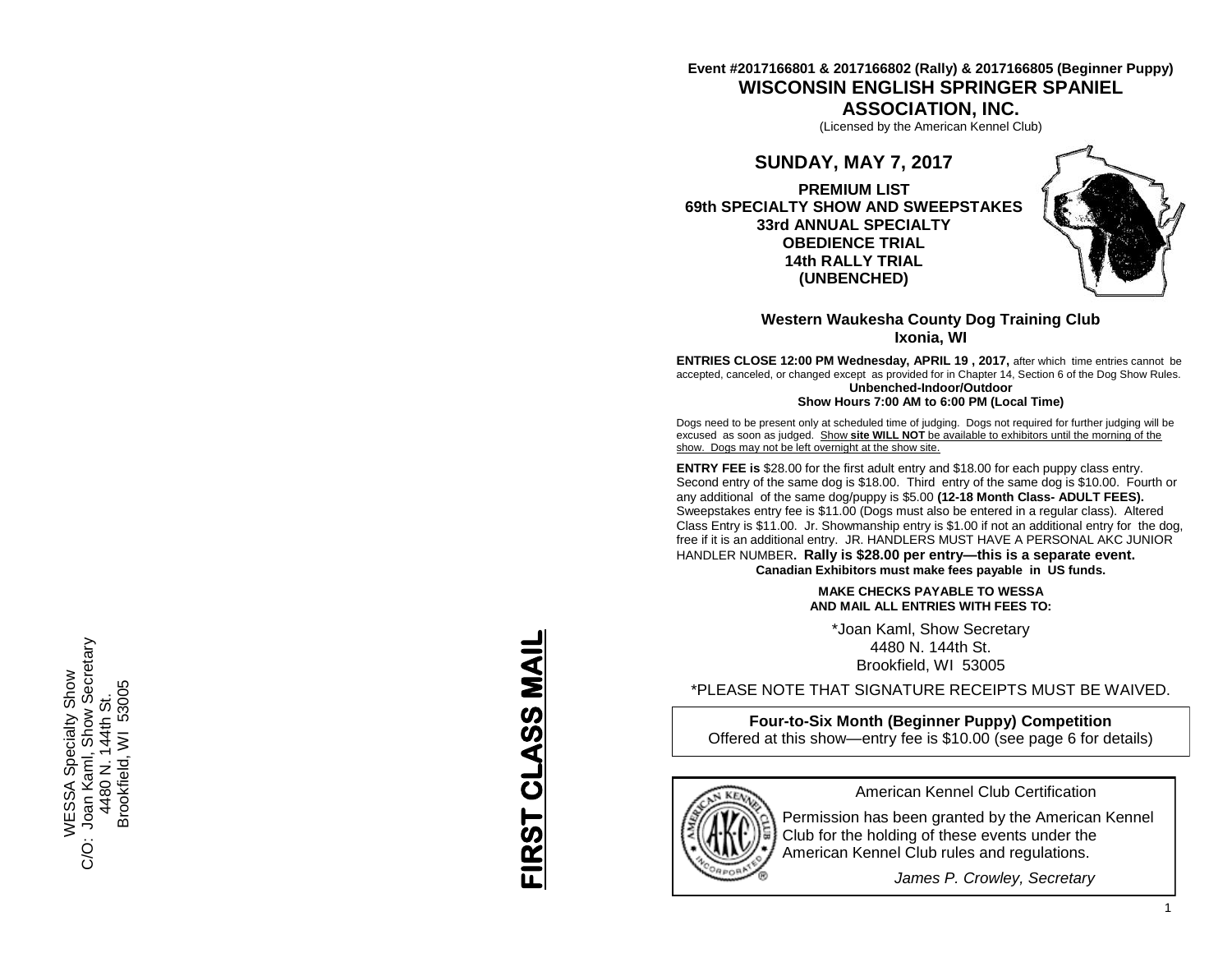#### **WISCONSIN ENGLISH SPRINGER SPANIEL ASSOCIATION, INC. OFFICERS**

830 Fox Creek Court, Elm Grove, WI 53122, 262-786-4868, kmason@milwpc.com

**DIRECTORS**

Paul Dietrich, Henriette Schmidt, Kathi Simonson

#### **SHOW COMMITTEE**

|                                                                                     | Melody Carranza & Mary Frisch |
|-------------------------------------------------------------------------------------|-------------------------------|
| Obedience & Rally ChairpersonsSandy Kucaba, Janis Shogren & Teri Strohschein        |                               |
| Additional show committee members: Karen Livingston, Henriette Schmidt, Mary Daniel |                               |

**VETERINARIAN (On Call)**  Emergency Veterinary Service 360 Bluemound Rd. (JJ) Waukesha, WI 53186 (262) 542-3241

**PHOTOGRAPHER** Cindy Pischke | 1287 Valley RD, Oshkosh, WI 54904-7110

Directions to Emergency Veterinary Service: Take 94 East to Hwy "J" in Waukesha Go south on "J" to Bluemound Rd (JJ). Turn east (left) onto Bluemound Rd. Their driveway is immediately on the left.

## **JUDGES:**

```
Tony Vasquez …………...….……......SWEEPSTAKES—PUPPY, VETERAN & ALTERED 
      2233 N LaCrosse Circle, Clairmont, CA 91711
```
**Judith A Zawikowski….**.….…………...........CONFORMATION -REGULAR & NON-REG, BEGINNER PUPPY and JUNIOR SHOWMANSHIP W10088 16th Street, Camp Douglas, WI 54618

**Susan Pauline Emerson**.………..……...…………….……...…..OBEDIENCE—REGULAR, OPTIONAL TITLING CLASSES, and ALL RALLY OBEDIENCE CLASSES 9080 235th Street West, Lakeville, MN 55044

## **SHOW SECRETARY**

Joan Kaml 4480 N. 144th St. Brookfield, WI 53005 Telephone: (262) 781-8072 (no calls after 9:00 PM CST please) jkaml@sbcglobal.net

# **Catalog Advertising Form for WESSA's**

**69th Specialty Show, 32nd Obedience Trial, and 14th Rally Trial Sunday May 7, 2017** 

## **AD SUBMISSION DEADLINE – April 19, 2017**

# **Circle Ad Desired**

Back Cover…..\*\$80.00

| Front or Back Inside Covers* \$70.00 Full Page Color* \$55.00<br>$(7.5" \times 10")$ | $(7.5" \times 10")$   |
|--------------------------------------------------------------------------------------|-----------------------|
| <b>Half Page Color</b>                                                               | Half Page B&W*\$25.00 |
| or Full Page B&W*\$40.00                                                             | $(7.5" \times 5")$    |

*\*Commercial advertisers are subject to an additional \$10.00 fee per ad.*

Please note: Cover and Color pages include 1 free photo PROVIDED they are a jpeg/ gif/tiff image. Full color ads will only be placed in the center of the catalog. For Half Page ads with photo, add \$5.00.

For two or more full page ads by a dog fancier, we will apply a \$10.00 discount per page. All ads must be camera ready.

Send all images and ads composed in MS Publisher (2010 or older) or PDF files to Joan Kaml, jkaml@sbcglobal.net.

**For ads need to be camera ready. None will be composed.**

**Sarah Cameron is committee Chair for Advertising in Catalog**

Send ads to Joan Kaml jkaml@sbcglobal.net

**Exhibitors Note: DAIRYLAND CLASSIC SHOWS**

**Friday, May 5 , 2017**—Badger Kennel Club All Breed Show-Judge: Jon R. Cole

**Saturday, May 6, 2017**—Janesville Beloit KC All Breed Show-Judge: Charlotte Clem McGowan

> Superintendent: Roy Jones Dog Shows www.royjonesdogshows.com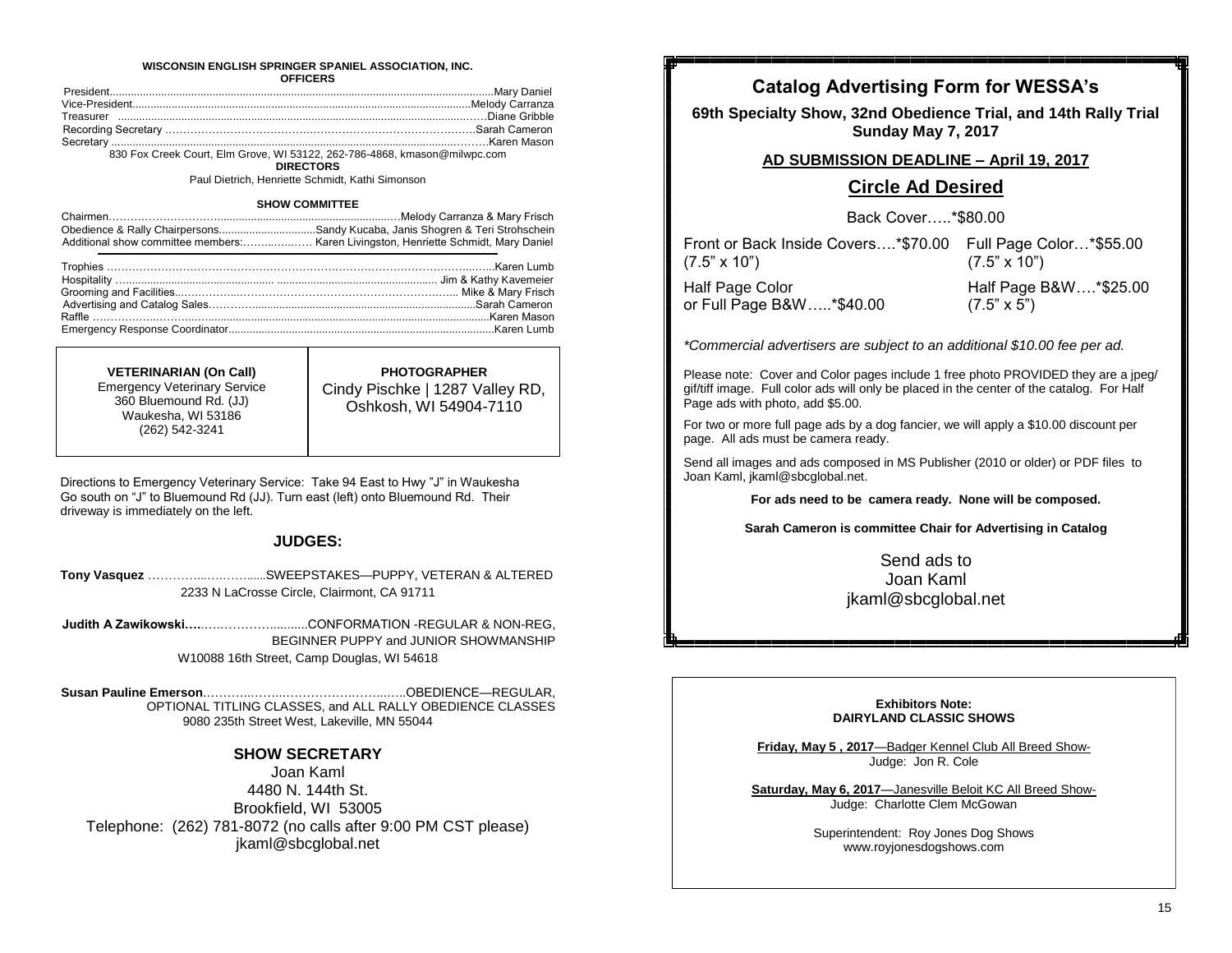# **Directions**



\*\*\*If you are coming from the East (Milwaukee), do not get off at Co F in Waukesha County, you must drive 20 miles further west and take exit #275.

### **LODGING:**

**Area Hotels & Motels that allowed dogs in the past. Deposits may be required. Please call and confirm if they still accept dogs.**  Super 8 Motel, 2501 Plaza Ct., Watertown, WI 920-261-1188.

Days Inn, I-94&Hwy 26, Ext. 267 (W4545 Limmar Ln.) Johnson Creek, WI 800-329-7466 or 920-699-8000.

Holiday In Express—101 Aviation Way, Watertown, WI 920-262-1910.

*Olympia Resort—1350 Royale Mile Rd., Oconomowoc, WI 262-369-4999. Mention WWCDTC Discount—Special pricing for people showing at WWCDTC* Holiday Inn Express- 3030 Golf Rd. (I-94 & Hwy 83), Delafield, WI 262-646-7077.

 LaBelle Motel - W39755 Wisconsin Ave.(Hwy 16, West of Hwy 67), Oconomowoc, WI. 262-567-3133.

**RV/Motor homes/Camping**: River Bend Resort, W6940 Rubidell Rd., Watertown, WI 920-261-7505—Open Year Round.

## **IMPORTANT NOTICE**

Don't pass up this great opportunity to support the club AND show off your favorite dog or product. contact Sarah Cameron, sarahcameron@gmail.com, for more information regarding catalog advertising. WESSA also invites you to participate by offering a trophy in memory of someone special. Contact Karen Lumb KarenLumb@aol.com to sponsor a trophy in memory of someone special.

## **FOOD AND BEVERAGE WILL BE AVAILABLE AT THE SHOW**

# **RIBBON PRIZES**

*Regular Classes*

| וועשעורו דעסטור וואסטריה ווייניה ווייניה ווייניה ווייניה ווייניה ווייניה ווייניה ווייניה ווייניה ווייניה וויינ |  |
|----------------------------------------------------------------------------------------------------------------|--|
|                                                                                                                |  |
|                                                                                                                |  |
|                                                                                                                |  |
|                                                                                                                |  |
|                                                                                                                |  |
| Best of Opposite Sex to Best in Sweepstakes and Best Beginner Puppy Lavender Rosette                           |  |

#### **REGULAR CLASSES**

Puppy Dogs (6 mo. & under 9 mo.), Puppy Dogs (9 mo. & under 12 mo.), Dogs (I 2 mo. & under 18 mo.), Novice, Dogs, Amateur-Owner-Handler, Dogs, Bred by Exhibitor, Dogs, American Bred, Dogs

Open, Dogs **WINNERS** 

## (Same Classes for Bitches)

### **Non-Regular Classes Involving Single Dog Entries**

**Veteran Classes-** Class for dogs and class for bitches 7 years of age or older. **Shooting Dog Classes**—Class for dogs and class for bitches shall be open to any English Springer

Spaniel which has earned the Parent Club WD or WDX, or has qualified at least once at an AKC Licensed Junior, Senior or Master Hunting Test. Judging will be on conformation only.

**Field Trial Dog Classes**—Class for dogs and class for bitches shall be open to any English Springer Spaniel which has placed in any field trial puppy stake or run in any amateur or Open field trial all age stake.

*Note: Class offered for dogs and class offered for bitches in each of the above classification.* 

*Winners of these classes will be eligible to compete in Best of Breed Competition if undefeated in a Regular Class.*

### **BEST OF BREED COMPETITION**

### **Non-Regular Classes Involving Multiple Dog Entries**

**Stud Dog Class-**This class shall be for stud dogs and two (2) of their Get. Stud Dogs must entered in Stud Dog Class and must be shown in the ring with their get. Owner of the stud dog may not necessarily be owner of the get. Get only to be judged, based on the merits of the get. Get must be entered in another class at this show.

**Brood Bitch Class** -Same as Stud Dog except substitute Brood Bitch for Stud Dog and Produce for Get.

**Brace Class -** Open to dogs and bitches. Two dogs of the same breed with identical ownership. Entry Fee: \$28.00 as a unit if neither dog is entered in another class or \$18.00 AS A UNIT if an additional entry for either dog.

**GENERATIONS CLASS-** This class is open to groups of 3 dogs representing 3 direct/ consecutive generations which will be judged as a group. (Ex. -1) Grandsire or granddam, 2) son or daughter, 3) grandson or granddaughter. The individual dogs need not be of the same sex. The individual dogs need not have the same owner. The entry fee will be \$28.00 for the unit. Each individual dog must also be entered in some other (regular or non-regular) class at the show (conformation, sweepstakes, obedience, or rally). Class entered shall be **"Generations"** and listed under "additional classes" on the entry form. A note to the show secretary stating the dogs that make up the entry is required.

*As the judges decision in the MULTI-DOG Classes will be based on the merits of more than one dog or bitch, no one of the dogs or bitches making up the entry judged First in these classes will be eligible to compete for Best of Breed by virtue of having won these classes.*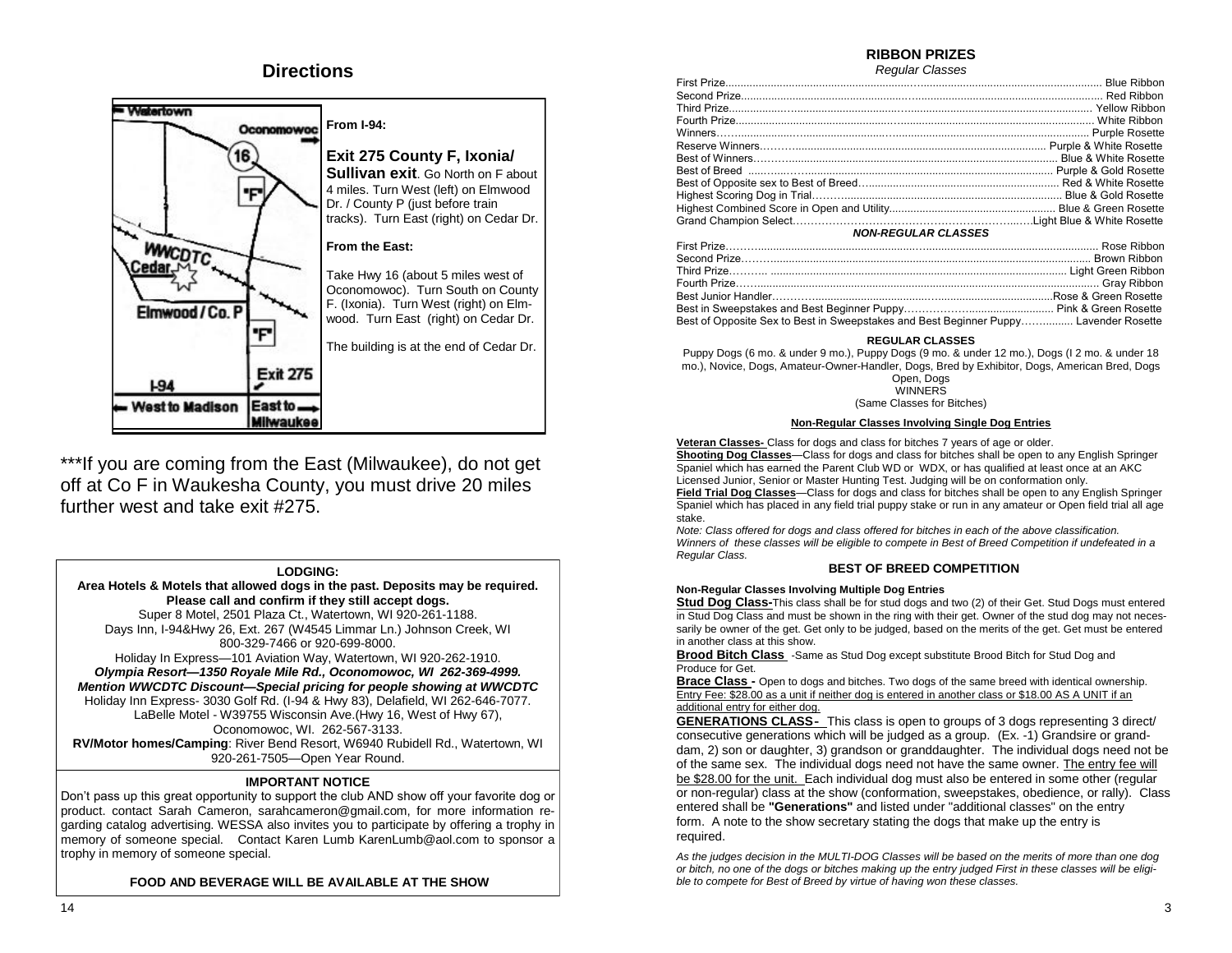**A RECORDING FEE** of 50 cents plus 3.00 Event Service Fee will be required for each **entry** at any licensed or Member Club Show or Obedience Trial. **There is a \$3.50 fee FOR EACH 1st RALLY ENTRY, and \$3.00 for 2nd entry.** 

**DOGS MUST BE READY** for judging. The Club will not be responsible or obligated to furnish any service for notifying exhibitors or their agents of Breed or Class Judging. Judges need not wait for any dog holding up a class. Owners or agents alone are responsible for the presence of their dogs in the judging rings.

**SPACE FOR UNENTERED DOGS** will be provided at this show under the conditions specified in Chapter 14, Section 11 of the AKC Rules Applying to Registration and Dog Shows.

**ENTRY FEE WILL NOT BE REFUNDED** in the event that a dog is absent, disqualified, excused by a Veterinarian or Judge or barred from competition by action of the Show Committee.

**NO ENTRY FEES WILL BE REFUNDED IF** the Show cannot open or be completed by reason of riots, civil disturbances, fire, an Act of God, public emergency, act of a public enemy, strikes, or any other cause beyond the control of the Club or the Show Secretary. **NO ENTRY** shall be made and no entry shall be accepted which specifies any condition

as to its acceptance. **Entries will not be accepted without fees or signatures. CHANGES, ADDITIONS OR CORRECTIONS** to entry forms must be received in writing or by telegram prior to the close of entries. Those received by telephone are not acceptable. Entries will not be accepted via facsimile machine. **PLEASE NOTIFY THE SHOW SECRETARY OF ANY CHANGE OF ADDRESS.**

### **ADDRESS FOR FEDERAL EXPRESS, U.P.S. OVERNIGHT** OR **EXPRESS MAIL IS: 4480 North 144 Street, Brookfield, WI 53005. YOU MUST WAIVE THE SIGNATURE REQUIREMENTS FOR DELIVERY or your entry will not be accepted.**

**THE SHOW-GIVING CLUB** its agents, employees, etc., assume no responsibility for any loss, damage or injury sustained by exhibitors, handlers, or to any of their dogs or property and further assumes no responsibility for injury to children.

**EXHIBITORS FROM OUTSIDE WISCONSIN** must comply with the following Wisconsin Department of Agriculture Rule enacted in 1954: No person shall import a dog over six months of age into the state unless it is accompanied by an interstate certificate including thereon a report of vaccination for rabies. Such vaccination shall be conducted not more than 36 months prior to entry. An interstate health certificate shall be executed by a veterinarian of the state of origin showing animals identified thereon have been inspected and no infectious diseases disclosed, and to include a rabies report.

**Exhibitors should follow their veterinarians' recommendation to assure their dogs are free of internal and external parasites, any communicable diseases, and have appropriate vaccinations.**

**Wisconsin English Springer Spaniel Association, Inc. RESERVES THE RIGHT** to substitute trophies with ones of equal or greater value.

**PLEASE DO NOT BATHE YOUR DOG IN YOUR ROOM. EXERCISE YOUR DOGS** in designated areas. **DO NOT let your dogs eliminate in the Hotel.**

# **BRED-BY-EXHIBITOR CLASS ELIGIBILITY:**

**\*** All dogs entered in the Bred-By class must be INDIVIDUALLY REGISTERED with the AKC.\* The person handling the dog must be a breeder of record of the dog and an owner of record of the dog.\* To exhibit in this class, family members must be a breeder of record.

EFFECTIVE FOR ALL SHOWS HELD ON OR AFTER JULY 1, 1980, dogs which according to their owners' records have completed the requirements for a championship after the closing of entries for the show, but whose championships are unconfirmed, may be transferred from one of the regular classes to Best of Breed/Variety competition, provided this transfer is made by the Show Secretary at least one-half hour prior to the scheduled start of any regular conformation judging at the show.

# **GROOMING SPACE**

GROOMING SPACE MUST BE RESERVED. There are a limited number of spots for indoor grooming. ELECTRIC WILL COST \$27.00 PER PLUG—NO SPI ITTERS.

Please, because of lack of affordable facilities to hold dog shows, we must insist that NEITHER CHALK NOR POWDER be used in the building. Dogs must also be brushed out of these substances before entering the building. ANYONE FOUND VIOLATING THIS RULE WILL BE ASKED TO LEAVE and no refunds will be given.

# **Send this form by Friday, April 19, 2017 to**  Mary & Mike Frisch E9112 Danke Drive, Fremont, WI 54940 920-407-0646

Name:\_\_\_\_\_\_\_\_\_\_\_\_\_\_\_\_\_\_\_\_\_\_\_\_\_\_\_\_\_\_\_\_\_\_\_\_\_\_\_

# of Crate Spaces Needed (**crates must be stacked**) \_\_\_\_\_

# of Grooming Tables:

Number of People using electric:\_\_\_\_\_\_

Amount enclosed for electric:

Name of person making reservation:\_\_\_\_\_\_\_\_\_\_\_\_\_\_\_

Telephone number:

Email Address:\_\_\_\_\_\_\_\_\_\_\_\_\_\_\_\_\_\_\_\_\_\_\_\_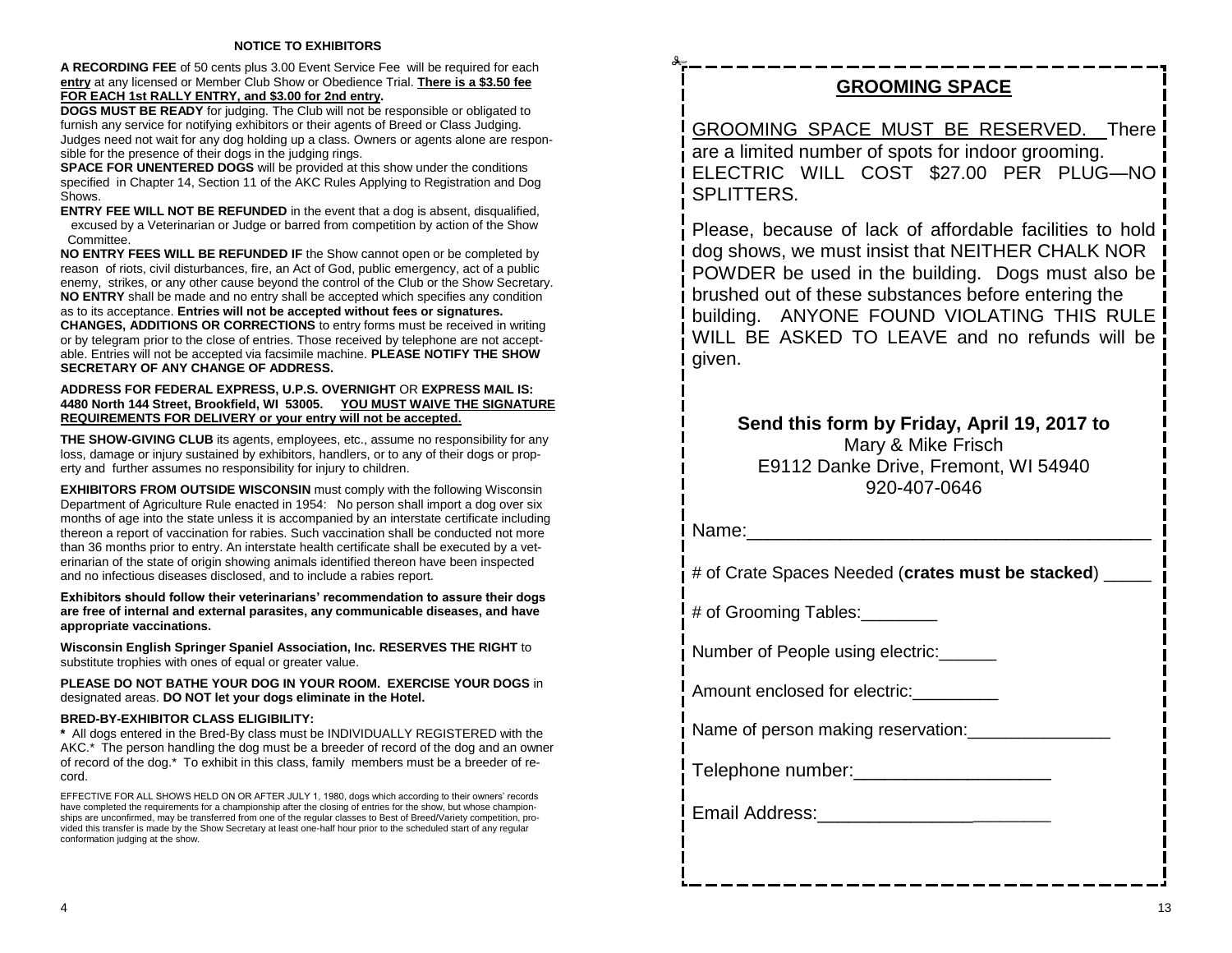## **RALLY OBEDIENCE—EVENT NUMBER 2017166802—\$28.00 Entry Fee for 1st entry of dog, \$18.00 for 2nd entry of same dog. Classes are: Novice A & B, Advanced A & B, Excellent A & B** *Move Ups will be accepted at this event.*

# **\_\_\_\_\_\_\_\_\_\_\_\_\_\_\_\_\_\_\_\_\_\_\_\_\_\_\_\_\_\_\_\_\_\_\_\_\_\_\_\_\_\_\_\_\_\_\_\_\_\_\_\_\_\_\_\_\_\_\_\_\_\_\_\_\_\_\_\_\_\_\_\_\_\_\_ JUNIOR SHOWMANSHIP COMPETITION**

AKC Junior Handler Numbers are now required for entry in Junior Showmanship Competition. Numbers may be obtained from the American Kennel Club—PHONE: 919-816-3776. For additional information contact AKC, Jr. Showmanship, 5580 Centerview Dr., Raleigh, NC 27606. Phone (919) 816-3776 or E-mail: tbh@akc.org.

**Novice.** This shall be for boys and girls who are at least 9 years old and under 18 years old on the day of the show and who at the time entries close have not won three (3) first place awards, with competition present, in a Novice Class at a licensed or member show.

**Open.** This class shall be for boys and girls who are at least 9 years old and under 18 years old on the day of the show, and who have won three first place awards in a Novice Class in a licensed or member show, with competition present. The winner of a Novice Class shall automatically become eligible, upon notice to the Open Class ring steward, to enter and compete in

the Open Class at the same show provided the win is the third (3rd) first place award with competition and further providing there are one or more Junior Handlers competing in the Open Class.

**Master.** This class will be for boys and girls who are at least 9 years old and under 18 years on the day of the show, and who have won the 10 first place wins in an Open class with competition to be eligible to enter the Limited Class Competition. The calendar for this class will be consistent with the eligibility dates for the AKC Eukanuba National Championship. All Juniors meeting the criteria for this class are required to enter the Master Class and may change their entry the day of the show if entries have already closed. Once the eligibility time frame for that year has passed all participants return to the Open Class to complete for the following year.

*No entry may be changed or cancelled unless notice of the change or cancellation is received in writing by the Superintendent or Show Secretary named in the premium list to receive entries, prior to the closing date and hour for entries, except that a correction may be made from one age division to another provided this transfer is made by the Superintendent or Show Secretary at least one half-hour prior to the scheduled start of any Junior Showmanship class at the show.*

**Best Junior Handler.** A club offering Junior Showmanship may offer a prize for Best Junior Handler, provided there will be competition for this award, a minimum of two class winners present to compete for the award. The prize is described in the premium list. The Junior Handler placed first in each of the regular Junior Showmanship Classes, if undefeated in any other Junior Showmanship Class at that show, shall automatically be eligible to compete for this prize.

Each dog handled in a regular Junior Showmanship Class must be entered and shown in one of the Breed or Obedience Classes at the show or must **be** entered for Junior Showmanship only. However, a dog that must be withdrawn for good and sufficient reason, such as a bitch in season, or with a veterinarian's excuse, may be replaced by another dog meeting the below or ownership requirements. Such substitutions must be requested in writing stating the reason for the substitution and must be accompanied by an official AKC entry form. All such requests must be made one-half hour prior to the judging of any regular classes at the show.

Every dog entered for Junior Showmanship must be eligible to compete in Dog Shows or in Obedience Trials. **BITCHES IN SEASON ARE NOT ELIGIBLE.** Each dog must be an English Springer Spaniel. **BEST** 

**JUNIOR HANDLER PRIZE:** Our Springers are Super Heros Theme Item

|                                                                                                                                                                                                                                                                  | <b>RESERVE CATALOGS WITH ENTRY SUBMISSION</b> |
|------------------------------------------------------------------------------------------------------------------------------------------------------------------------------------------------------------------------------------------------------------------|-----------------------------------------------|
| Please submit \$8.00 for each advance catalog requested and send in with your<br>entry. Catalogs will be available for pick-up the day of the show. There will be<br>a very limited number of non-reserved catalogs and the cost will be \$10.00 at<br>the show. |                                               |
| I WANT TO RESERVE                                                                                                                                                                                                                                                | <b>CATALOGS AT \$8.00 EACH.</b>               |
| <b>NAME:</b>                                                                                                                                                                                                                                                     | AMOUNT ENCLOSED:                              |

### **CONFORMATION PRIZES**

All prizes, including obedience prizes, are offered by the Wisconsin English Springer Spaniel Association, Inc. and donors whose names will be listed in the catalog.

Best In Specialty Show: Director's Chair with personalized portrait.

Best Of Opposite Sex To BIS: Our Springers are Super Heroes Themed Item Best Of Winners: Our Springers are Super Heroes Theme Item Winners Dog: Our Springers are Super Heroes Theme Item Winners Bitch: Our Springers are Super Heroes Theme Item Reserve Winners Dog: Our Springers are Super Heroes Theme Item Reserve Winners Bitch: Our Springers are Super Heroes Theme Item Grand Champion Select Dog & Bitch: Our Springers are Super Heroes Theme Item

**Placement Prizes For All Classes (Conformation, Obedience, Rally, & Jr. Show)** 1st—4th Places Our Springers are Superheroes Theme Item

### **Obedience Prizes**

Qualifying scores are required for all prizes in regular classes. High In Trial: Director's Chair with personalized portrait High Combined (Open & Utility): Our Springers are Superheroes Theme Item

Special Awards—AKC and Parent Club titled dogs only (Where there is a double entry of the same dog, only the highest score will be eligible for a special award.) High Scoring Dog with Field Trial Title—Our Springers are Super Heroes Theme Item High Scoring Dog with WD/WDX - Our Springers are Super Heroes Theme Item High Scoring Dog with Hunt Test Title - Our Springers are Super Heroes Theme Item High Scoring Dog with Agility Title - Our Springers are Super Heroes Theme Item High Scoring Dog with Junior Handler— Our Springers are Super Heroes Theme Item High Scoring Out-of-State Dog - Our Springers are Super Heroes Theme Item High Scoring Dog with CH-Our Springers are Super Heroes Theme Item High Scoring Dog with Tracking Title—Our Springers are Super Heroes Theme Item

To be eligible for special awards, you must register by mailing the following form along with your entry. SEPARATE FORM FOR EACH DOG PLEASEI

### **SPECIAL AWARDS REGISTRATION FORM**

|      | <b>OWNER'S NAME</b> | <b>CLASS ENTERED</b>                             |
|------|---------------------|--------------------------------------------------|
| YES. | <b>NO</b>           |                                                  |
|      |                     | Is handler 16 years of age or under?             |
|      |                     | Is dog a confirmed AKC Champion of Record?       |
|      |                     | Does dog have WD or WDX certificate from ESSFTA? |
|      |                     | Does dog have an Agility title?                  |
|      |                     | Does dog have Hunt Test title?                   |
|      |                     | Does dog have Tracking title?                    |
|      |                     | Is dog a confirmed Field Trial Title?            |
|      |                     | Are you from a state other than Wisconsin?       |
|      |                     | Name of State?                                   |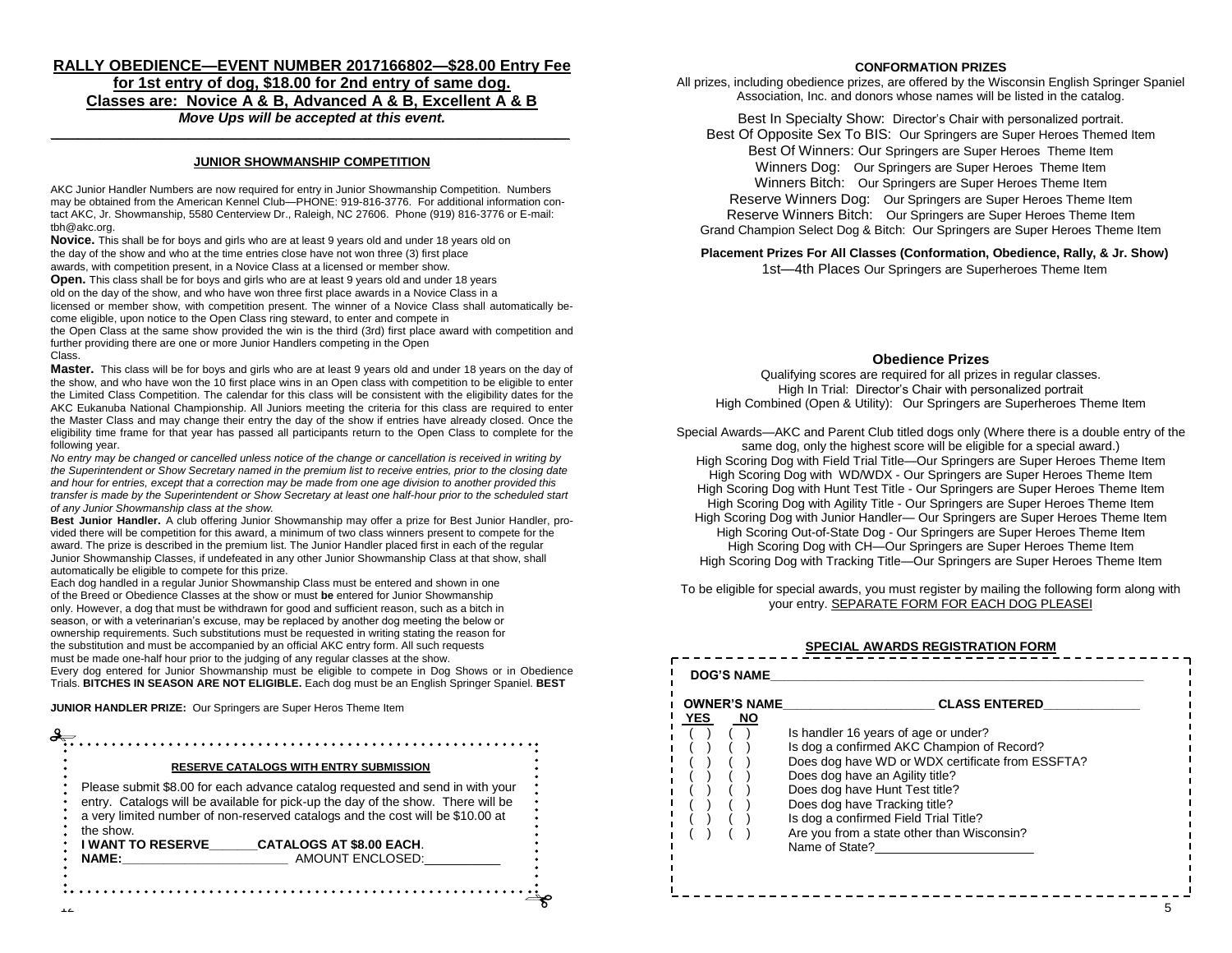# **OBEDIENCE TRIAL**

Qualifying score required for all prizes. A dark green Qualifying Ribbon will be given to each dog attaining a Qualifying Score in a regular class. "Dog" means either sex. PLEASE NOTE: We will refund entry fees minus \$5.00 for bitches entered in Obedience that come in season after entries close if a statement signed by a veterinarian is received by the trial secretary before the beginning of judging on the day of the show.

## **Regular Classes:**

Novice A & B Open A & B Utility A & B Beginners Novice A & B, Graduate Novice, Graduate Open, Versatility Preferred Novice, Preferred Open, Preferred Utility

### **Non-Regular Classes: Veteran**

**Brace Entry Fee: \$28.00 as a unit if NEITHER dog is entered in another class or \$18.00 AS A UNIT IF AN ADDITIONAL ENTRY FOR EITHER DOG.**

#### **Sanctioned Four-to-Six Month (Beginner Puppy) Entry Fee \$10.00 Competition Regulations—Please see [http://images.akc.org/pdf/rulebooks/Sanctioned\\_Regulations\\_4-6Month.pdf](http://images.akc.org/pdf/rulebooks/Sanctioned_Regulations_4-6Month.pdf)**

The Four-to-Six Month Puppy competition shall be for English Springer Spaniels that are four months of age but under six months on the day of the event. An AKC registration number or an AKC litter number will be required for each entry. A foreign born dog may enter this class if they are registered in the country of origin.

• All entrants are to be vaccinated (including rabies) in accordance with their veterinarian's protocol.

 Professional handlers are not permitted to exhibit in this class. Professional handlers are defined as any person who belongs or has belonged to a professional handlers'

organization, distributed rate cards, or otherwise advertised or represented themselves as handling dogs for pay.

Titles - The Certificate of Merit (CM) title is an introductory title to AKC conformation events. Entrants in each breed shall compete for Best of Breed and Best of Opposite Sex to Best of Breed. Winners of the Best of Breed in each of the individual breeds or varieties will be awarded points toward the CM title based on the number of dogs defeated in their breed or variety. Winners of Best of Opposite Sex to Best of Breed in each of the individual breeds or varieties will be awarded points toward the CM title based on the number of dogs defeated in their sex.

The Certificate of Merit requires 15 points awarded in accordance with the following points structure.

## Dogs Competing Points:

2 dogs - 1 pt • 4 dogs - 2 pts • 8 dogs - 3 pts • 12 dogs - 4 pts • 16 dogs - 5 pts

CLASSIFICATION - Classes Combined (Dogs & Bitches) | Beginner Puppy, 4 Months & under 6 Months.

Best Beginner Puppy In Show Prize: "Our Springers are Super Heros" Theme Item

## **ALTERED SWEEPSTAKES:**

There will be two classes for dogs and two classes for bitches. Dogs do not have to be entered in a regular class in order to enter this sweepstakes.

1) **ALTERED PERFORMANCE CLASS**—this class shall be for dogs who have attained an AKC Performance Title and are not Champions of Record.

2**) ALTERED OPEN CLASS**– this class shall be for any altered dog.

Show Altered class entry on entry form under "Additional entry box". Write in **―Alter. Perf. Or Alter. Open‖.**

### **Altered Prizes:**

| Best Altered In Sweepstakes: Run For The Roses Theme Item                                    |  |
|----------------------------------------------------------------------------------------------|--|
| Best of Opposite Sex to Best In Altered Sweepstakes: "Picture This" Theme Item               |  |
|                                                                                              |  |
|                                                                                              |  |
|                                                                                              |  |
| The Club will retain 10% of the total receipts of the Altered Sweepstakes entry fees to help |  |
| defray the Altered Sweepstakes expenses.                                                     |  |

### **PUPPY SWEEPSTAKES**

The Puppy Sweepstakes competition will be for dogs and bitches which are six (6) months but not more than eighteen (I 8) months of age on the day of the show. There will be four (4) classes for dogs and four (4) classes for bitches as follows:

6 months and under 9 months 9 months and under 12 months 12 months and under 15 months 15 months and under 18 months

Eligible dogs and bitches may be entered in the Puppy Sweepstakes at the same time as their entry in the regular classes and on the same entry form. Indicate "PUPPY SWEEP-STAKES<sup>®</sup> in the space for "Additional Classes" and state class. Puppies MUST be entered in a regular or non-regular class at this show.

Prize Money Will be Divided as Follows:

| Best of Opposite Sex To Best in Puppy Sweepstakes8% |  |
|-----------------------------------------------------|--|
|                                                     |  |

The Club will retain 10% of the total receipts of the Puppy Sweepstakes entry fees to help defray Puppy Sweepstakes expenses.

### **Puppy Sweepstakes Prizes**

BEST IN PUPPY SWEEPS: Our Springers are Super Heroes Theme Item BEST OF OPPOSITE IN PUPPY SWEEPS: Our Springers are Super Heroes Theme Item

### **VETERAN SWEEPSTAKES**

The Veteran Sweepstakes will be for dogs and bitches which are seven (7) years or older on the date of the show. There will be three (3) classes for dogs and three (3)classes for bitches as follows:

#### 7 years and under 9 years 9 years and under 11 years 11 years and older

Eligible dogs and bitches may be entered in the Veteran Sweepstakes at the same time as the entry in the regular classes and on the same entry form. Indicate "VETERAN SWEEP-STAKES" in the space for "Additional Classes" and state class. **HOWEVER, DOGS AND BITCHES NEED NOT BE ENTERED IN REGULAR CLASSES TO QUALIFY TO BE ENTERED IN VETERAN SWEEPSTAKES.** If not entered in a regular class, please

complete usual entry form and indicate "VETERAN SWEEPSTAKES" and state class. **Prize Money Will be Divided as Follows:**

| <b>THE MONEY THIS DE DIVIDED AS FOROWS.</b> |  |
|---------------------------------------------|--|
|                                             |  |
|                                             |  |
|                                             |  |

The Club will retain 10% of the total receipts of the Veteran Sweepstakes entry fees to help defray Veteran Sweepstakes expenses.

## **Veteran Sweepstakes Prizes**

BEST IN VETERAN SWEEPS: Our Springers are Super Heroes Theme Item BEST OF OPPOSITE IN VETERAN SWEEPS: Our Springers are Super Heroes Theme Item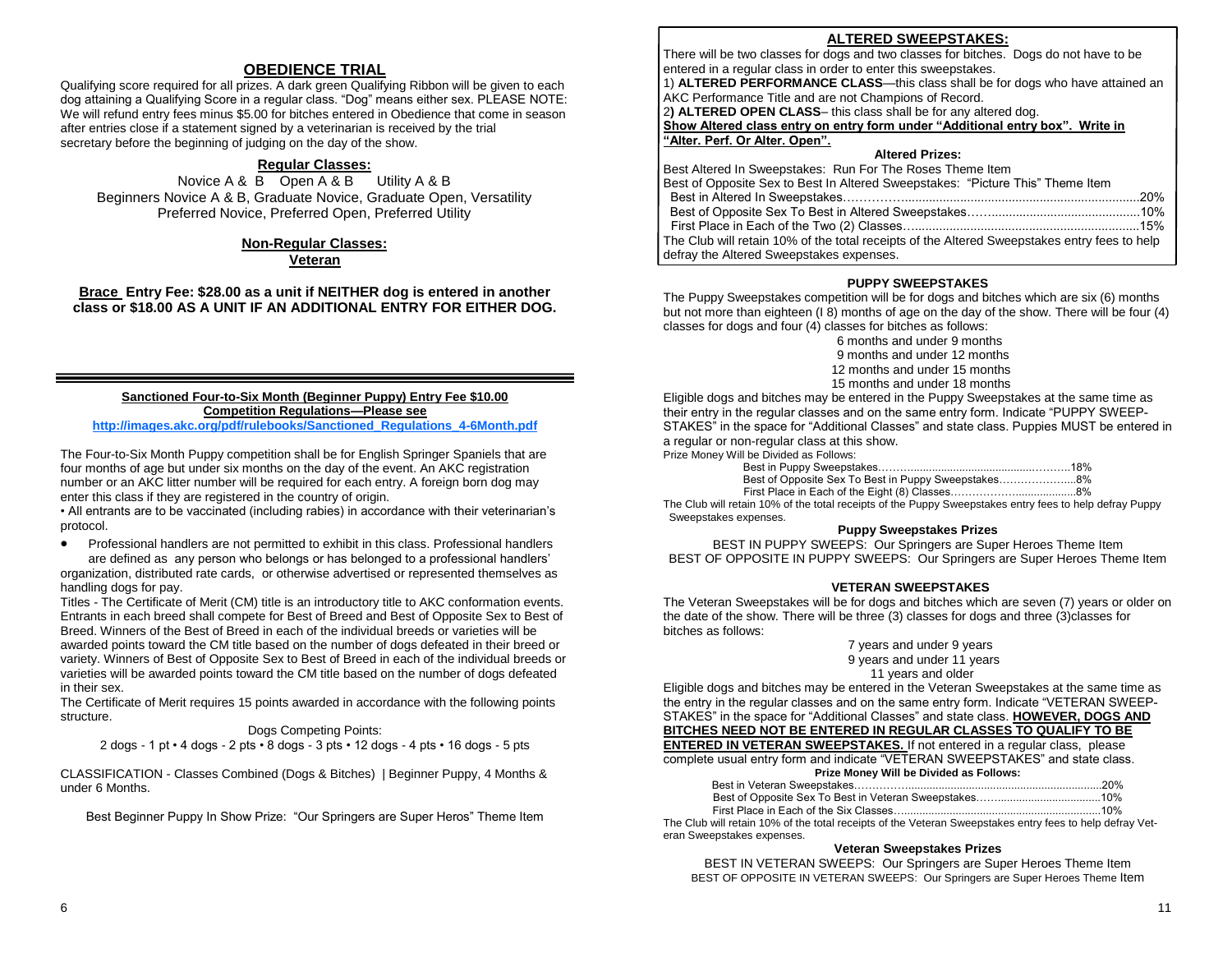AKC Rules, Regulations, Policies and Guidelines are available on the American Kennel Club Web site, www.akc.org **AGREEMENT**

I (we) agree that the club holding this event has the right to refuse this entry for cause which the club shall deem sufficient. In consideration of the acceptance of this entry and of the holding of this event and of the opportunity to have the dog judged and to win prizes, ribbons, or trophies, I (we) agree to hold the AKC, the event-giving club, their members, directors, governors, officers, agents, superintendents or event secretary and the owner and/or lessor of the premises and any provider of services that are necessary to hold this event and any employees or volunteers of the aforementioned parties, and any AKC approved judge, judging at this event, harmless from any claim for loss or injury which may be alleged to have been caused directly or indirectly to any person or thing by the act of this dog while in or about the event premises or grounds or near any entrance thereto, and I (we) personally assume all responsibility and liability for any such claim; and I (we) further agree to hold the aforementioned parties harmless from any claim for loss, injury or damage to this dog.

Additionally, I (we) hereby assume the sole responsibility for and agree to indemnify, defend and save the aforementioned parties harmless from any and all loss and expense (including legal fees) by reason of the liability imposed by law upon any of the aforementioned parties for damage because of bodily injuries, including death at any time resulting therefrom, sustained by any person or persons, including myself (ourselves), or on account of damage to property, arising out of or in consequence of my (our) participation in this event, however such, injuries, death or property damage may be caused, and whether or not the same may have been caused or may be alleged to have been caused by the negligence of the aforementioned parties or any of their employees, agents, or any other persons. **I (WE) AGREE THAT ANY CAUSE OF ACTION, CONTROVERSY OR CLAIM ARISING OUT OF OR RELATED TO THE ENTRY, EXHIBITION OR ATTENDANCE AT THE EVENT BETWEEN THE AKC AND THE EVENT-GIVING CLUB (UNLESS OTHERWISE STATED IN ITS PREMIUM LIST) AND MYSELF (OURSELVES) OR AS TO THE CONSTRUCTION, INTERPRETATION AND EFFECT OF THIS AGREEMENT SHALL BE SETTLED BY ARBITRA-TION PURSUANT TO THE APPLICABLE RULES OF THE AMERICAN ARBITRATION ASSOCIATION. HOW-EVER, PRIOR TO ARBITRATION ALL APPLICABLE AKC BYLAWS, RULES, REGULATIONS AND PROCE-DURES MUST FIRST BE FOLLOWED AS SET FORTH IN THE AKC CHARTER AND BYLAWS, RULES, REGU-LATIONS, PUBLISHED POLICIES AND GUIDELINES.** 

#### **INSTRUCTIONS**

1. (Variety) if you are entering a dog of breed in which there are varieties for show purposes, please designate the particular variety you are entering, i.e., Cocker Spaniel (solid color black, ASCOB, parti-color), Beagles (not exceeding 13 in., over 13 in. but not exceeding 15 in.), Dachshunds (longhaired, smooth, wirehaired), Collies (rough, smooth), Bull Terriers (colored, white), Manchester Terriers (standard, toy), Chihuahuas (smooth coat, long coat), English Toy Spaniels (King Charles and Ruby, Blenheim and Prince Charles), Poodles (toy, miniature, standard). 2. The following categories of dogs may be entered and shown in Best of Breed competition: Dogs that are Champions of Record and dogs which, according to their owners' records, have completed the requirements for a championship, but whose championships are unconfirmed. The showing of unconfirmed Champions in Best of Breed competition is limited to a period of 90 days from the date of the show where the dog completed the requirements for a championship.

3. (Event Class) Consult the classification in this premium list. If the event class in which you are entering your dog is divided, then, in addition to designating the class, specify the particular division of the class in which you are entering your dog, i.e, age division, color division, weight division.

4. A dog must be entered in the name of the person who actually owned it at the time entries for an event closed. If a registered dog has been acquired by a new owner it must be entered in the name of its new owner in any event for which entries closed after the date of acquirement, regardless of whether the new owner has received the registration certificate indicating that the dog is recorded in his name. State on entry form whether transfer application has been mailed to the AKC. (For complete rules, refer to Chapter 11, Section 3.)

If this entry is for Junior Showmanship, please give the following information:

JUNIOR SHOWMANSHIP JR.'S DATE OF BIRTH

AKC JUNIOR HANDLER NUMBER :

The above number MUST be included. Should you not have your Junior Handler number, this may be obtained from the American Kennel Club. Phone: (919) 816-3776.

**By signing the entry form I (we) certify that the Junior Showman does not now, and will not at any time, act as an agent/handler for pay while continuing to compete in Junior Showmanship.** ADDRESS \_\_\_\_\_\_\_\_\_\_\_\_\_\_\_\_\_\_\_\_\_\_\_\_\_\_\_\_\_\_\_\_\_\_\_\_\_\_\_\_\_\_\_\_\_\_\_\_\_\_\_\_\_\_\_\_\_\_\_\_\_\_\_\_\_\_\_\_\_\_\_\_\_\_\_\_\_\_\_\_\_\_\_\_\_\_\_\_\_\_\_

CITY \_\_\_\_\_\_\_\_\_\_\_\_\_\_\_\_\_\_\_\_\_\_\_\_\_\_\_\_\_\_\_\_\_\_\_\_\_\_\_\_\_\_\_\_\_\_\_\_\_\_\_ STATE \_\_\_\_\_\_\_\_\_\_\_\_\_\_\_\_ ZIP \_\_\_\_\_\_\_\_\_\_\_\_\_\_\_\_\_\_ If Junior Handler is not the owner of the dog identified on the face of this form, what is the relationship of the Junior Handler to the Owner? AEN999 (8/04)

**OFFICIAL AMERICAN KENNEL CLUB ENTRY FORM—Entries Close Noon Wed. April 19, 2017 WESSA EVENT** #2017166801, Rally #2017166802 Begin Pup #05. Event is Sunday May 7, 2017, Ixonia, WI

| <b>Conformation &amp; OB Fees:</b>                     | Sweepstakes (all): \$11.00 per entry       |
|--------------------------------------------------------|--------------------------------------------|
| 1st entry of dog \$28.00 (puppy \$18.00 under 12 mos.) | Beginner Puppy: \$10.00 per entry          |
| 2nd entry of same dog \$18.00                          | JS: \$1.00 if additional entry             |
| 3rd entry of same dog \$10.00                          | Rally-Separate Event-\$28.00 fee           |
| 4th and additional entry of same dog \$5.00            | For 1st entry, \$18.00 for 2nd of same dog |

**Send signed entries with fees made payable to WESSA to: Secretary Joan Kaml, 4480 N. 144th St., Brookfield, WI 53005.**

I ENCLOSE \$ ...........for entry fees Prepaid Catalog \$8.00? Yes:\_\_\_\_\_ No:\_\_\_\_\_ IMPORTANT-Read Carefully Instructions on Reverse Side Before Filling Out. Numbers in the boxes indicate sections of the instructions relevant to the information needed in that box (PLEASE PRINT)

| <b>Breed</b>                                                                                                   |                 | Variety 1 |                                               | <b>Sex</b>                                        |                          |
|----------------------------------------------------------------------------------------------------------------|-----------------|-----------|-----------------------------------------------|---------------------------------------------------|--------------------------|
| Dog Show Class 23                                                                                              |                 |           |                                               | Class 3<br><b>Division</b><br>Weight, color, etc. |                          |
| <b>Additional Classes</b>                                                                                      | Obedience Class |           | <b>Rally Class</b><br>(Jump Height)           |                                                   | Jr. Showmanship<br>Class |
| Name of (See Back)<br>Junior Handler (if any)                                                                  |                 |           | JR. HANDLER<br><b>NUMBER</b>                  |                                                   |                          |
| <b>FULL</b><br><b>NAMF</b><br>OF DOG                                                                           |                 |           |                                               |                                                   |                          |
| Enter number here<br>$\Box$ AKC REG NO.                                                                        |                 |           | DATE OF<br><b>BIRTH</b>                       |                                                   |                          |
| AKC LITTER NO.                                                                                                 |                 |           |                                               |                                                   |                          |
| $\Box$ ilp no.                                                                                                 |                 |           | PLACE OF USA Canada C Foreign<br><b>BIRTH</b> |                                                   |                          |
| TIFOREIGN REG NO & COUNTRY                                                                                     |                 |           |                                               |                                                   |                          |
| <b>BREEDER</b>                                                                                                 |                 |           |                                               |                                                   |                          |
| <b>SIRE</b>                                                                                                    |                 |           |                                               |                                                   |                          |
| <b>DAM</b>                                                                                                     |                 |           |                                               |                                                   |                          |
| ACTUAL OWNER(S) ACTUAL AND ACTUAL ACTUAL ACTUAL ACTUAL ACTUAL ACTUAL ACTUAL ACTUAL ACTUAL ACTUAL ACTUAL ACTUAL |                 |           |                                               |                                                   |                          |
| <b>CITY</b><br><b>STATE</b>                                                                                    |                 |           |                                               |                                                   | ZIP                      |
| NAME OF OWNER'S AGENT                                                                                          |                 |           |                                               |                                                   |                          |

(IF ANY) AT THE SHOW

I CERTIFY that I am the actual owner of the dog, or that I am the duly authorized agent of the actual owner whose Name I have entered above. In consideration of the acceptance of this entry, I (we) agree to abide by the rules and regulations of The American Kennel Club in effect at the time of this event, and by any additional rules and regulations appearing in the premium list for this event, and further agree to be bound by the "Agreement" printed on the reverse side of this entry form. I (we) certify and represent that the dog entered is not a hazard to persons or other dogs. This entry is submitted for acceptance on the foregoing representation and Agreement. I (we) agree to conduct myself (ourselves) in accordance with all such Rules and Regulations (including all provisions applying to discipline) and to abide by any decisions made in accord with them.

 $\_$  . The contribution of the contribution of the contribution of the contribution of  $\mathcal{L}_\text{max}$ 

\_\_\_\_\_\_\_\_\_\_\_\_\_\_\_\_\_\_\_\_\_\_\_\_\_\_\_\_\_\_\_\_\_\_\_\_\_\_\_\_\_\_\_\_\_\_\_\_\_\_\_\_\_\_\_\_\_\_\_\_\_\_\_\_\_\_\_\_\_\_\_\_\_\_\_\_\_\_\_\_\_\_\_\_\_\_\_\_

## **SIGNATURE of owner or his agent**

duly authorized to make this entry TELEPHONE#

E-MAIL Address (An acknowledgment or receipt of entry may be sent to this e-mail address):